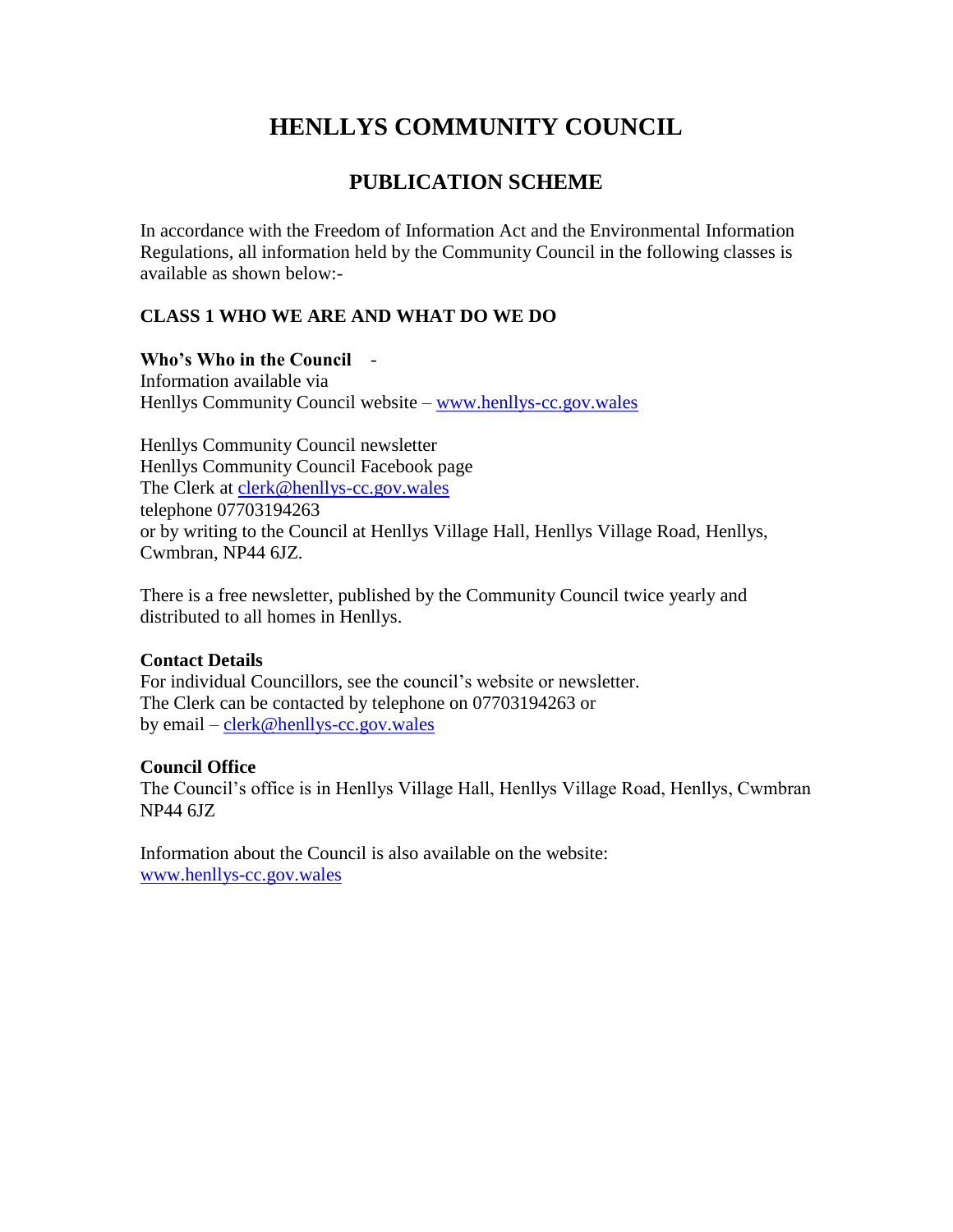#### **Staffing Structure**

The Council's Staff consists of a part-time Clerk, Mrs. Laura Grey and a part-time Playpark Warden*.*

#### **The Function of the Council**

The Community Council's activities include for:

- Representing residents' views
- monitoring environmental problems,
- reviewing planning applications,
- equipping and maintaining the village main playpark,
- publishing a newsletter twice a year which is delivered to every house in Henllys,
- representing Henllys on external bodies,
- sponsoring the village fete,
- making grants to voluntary organisations,
- environmental improvements.

## **CLASS 2 -WHAT WE SPEND AND HOW WE SPEND IT**

Financial information relating to projected and actual income and expenditure, procurement, contracts, financial audits and auditors' reports; members' expenses and Chairman's allowance, grant application forms are available on the Henllys Community Council's Website, but hard copies may be obtained from the Clerk

## **CLASS 3 – WHAT OUR PRIORITIES ARE AND HOW ARE WE DOING**

The Community Council's business plan is available on the Council website. Alternatively a hard copy can be obtained from the Clerk.

## **CLASS 4 – HOW WE MAKE DECISIONS**

Council agendas and minutes are available on the Council's website. Hard copies can be obtained from the Clerk.

## **CLASS 5 – OUR POLICIES AND PROCEDURES**

The following are available on the Council's website.

Standing Orders Business Plan Policy Statements

Hard copies can be obtained from the Clerk.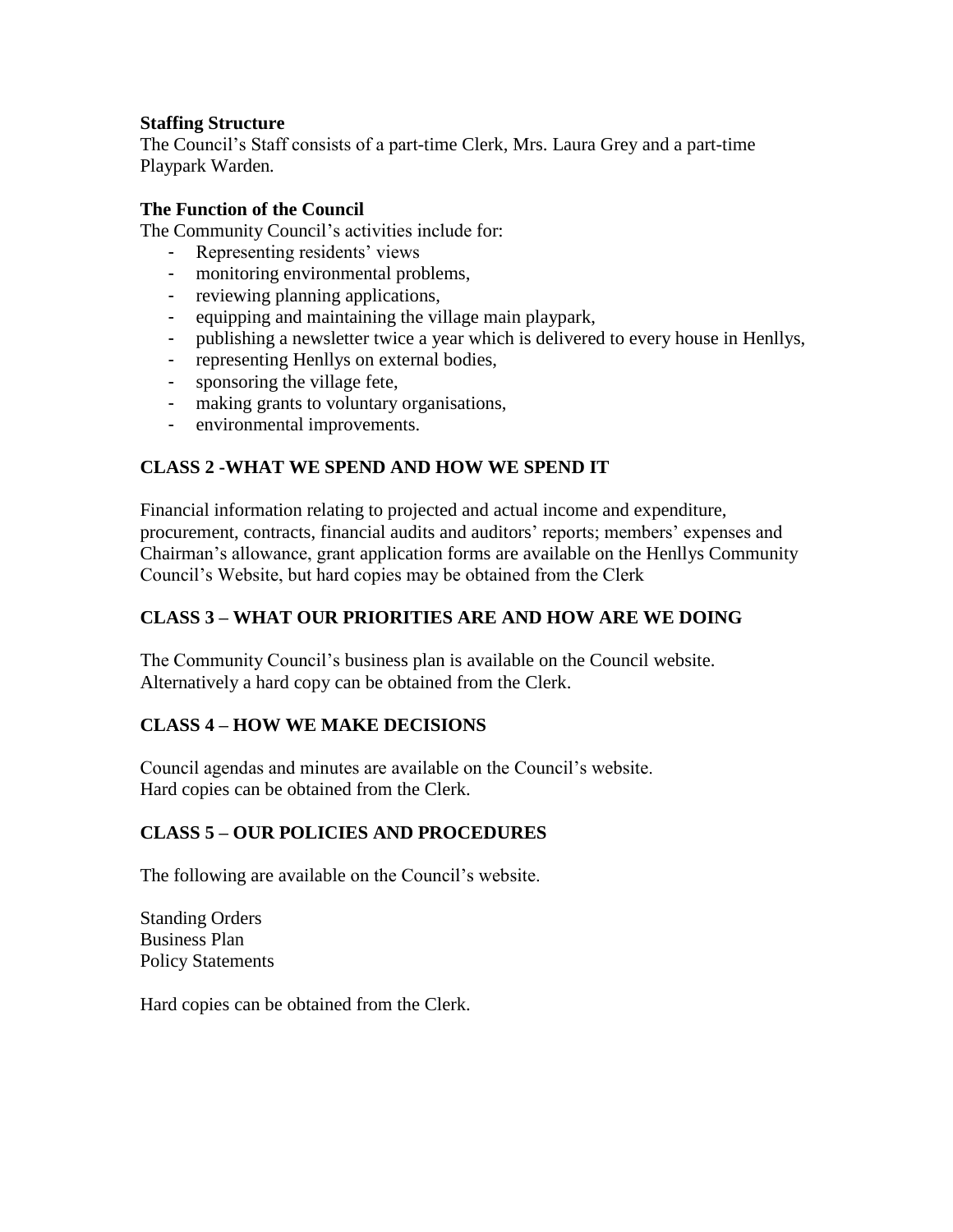#### **CLASS 6 – LISTS AND REGISTERS**

The following are available on the Council's website.

- Asset Register
- Register of members interests
- Payments made to Councillors

## **CLASS 7 – THE SERVICES WE OFFER**

- Representing the interests of Henllys Residents
- Maintaining the Henllys Playpark.
- Awarding grants
- Rewarding community activities
- Providing minor environmental improvements.
- See also the information given under Class 1 Function of the Council
- Production and distribution of the newsletter
- Regular and timely communications via social media

#### **-NOTES**

#### **a) Charges**

In accordance with guidance from the Information Commissioner's Office, the Council will make the appropriate charges to cover costs. Charges to be paid in advance.

All information on the Council's Website, is, of course, free.

#### **b) Time Scale**

We will endeavour to meet requests for information within 20 working days (i.e. discounting Saturdays, Sundays and public holidays) from the date or receipt of a written request**.**

#### **c) Contacting the Clerk**

The Clerk works on a part-time basis. Whilst she has answerphone facilities, it will generally be preferable for requests for information to be sent to her in writing at Henllys Community Council, Henllys Village Hall, Henllys Village Road, Henllys, Cwmbran NP44 6JZ or via e-mail to [clerk@henllys-cc.gov.wales](mailto:clerk@henllys-cc.gov.wales)

#### **d) If Requested Information cannot be supplied**

Certain types of information are subject to official exemption and exceptions. For example, information covered by the General Data Protection Regulations. If we need to withhold any information, the reason for this will be explained to you. Repeated or vexatious requests may be refused.